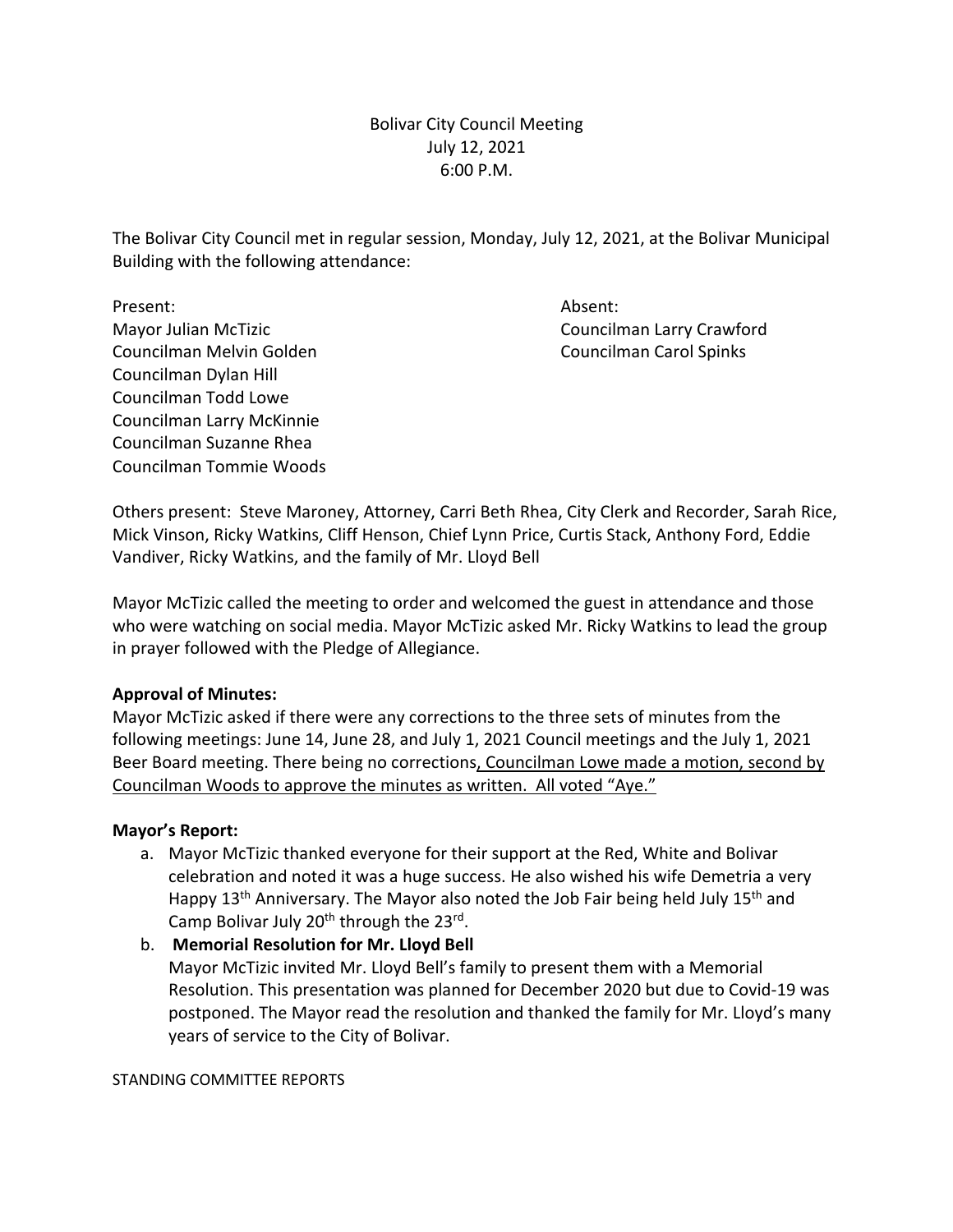#### **Electric – Mayor McTizic**

The Bolivar Energy Board met June 24, 2021. The following was discussed and approved:

 • Approved the bid from Altec Industries for the purchase of a 41' material handler bucket truck. The truck has a delivery date of 390-420 days.

#### **Utilities – Cliff Henson, Director**

The Bolivar Utility Board will meet on July 14<sup>th</sup> due to Chairman Wilhite being out of town during regular scheduled meeting.

- Gas prices have increased this month to .70 per 100 cubic ft.
- Utility Department has finished up with inventory for this year
- • The department has been installing a few gas services, and finishing up some 2 inch gas main tie-ins.

#### **Fire – Chief Lynn Price**

- Total fire calls  $-18$  (12 city, 6 county)
- Training hours 226
- Smoke alarms installed 23
- $\bullet$  Preplan courtesy inspections  $-1$
- The annual NFPA required pump tests were completed in June 2021
- • Three firework retail stands inspections were completed in accordance with state regulations. We reviewed the operational plan, specifications, and permit application submitted by High to be in order, and a Fireworks Display Permit was issued by the State of Tennessee Fire Marshal's Office. Tech Special Effects for the commercial fireworks display on July 2, 2021. All items were found
- • Department personnel assisted parks and streets department on special projects throughout the month.

#### **Police – Chief Mike Jones (absent)**

- Calls for service 599
- Citations 119
- Accidents 27 (4 injuries, 23 property damage)
- Arrests 29 (5 juvenile, 24 adult)
- Special events included 1 THSO DUI Saturations, 1 Keeping TN Beautiful Orientation
- Training Hours- 56 HRS

#### **Parks Department – Curtis Stack, Director**

- • The water, sewer, electrical and Highway 64 entrance signs have been installed at Sand Beach Lake
- • We held our ribbon cutting for the official grand opening and our Independence Day Celebration volunteers and everyone who helped make it a success. at Sand Beach Lake on July  $2^{nd}$ . The event was a great success. Thanks to all the city employees,
- • We also hosted a music video shoot, fireworks and car show at Pleasant Run Creek and West Parks.

#### **Activities Department- Anthony Ford, Director**

• Our 11-14 old Summer Basketball League ended on July  $9<sup>th</sup>$  and there were 4 teams participating with 40 players.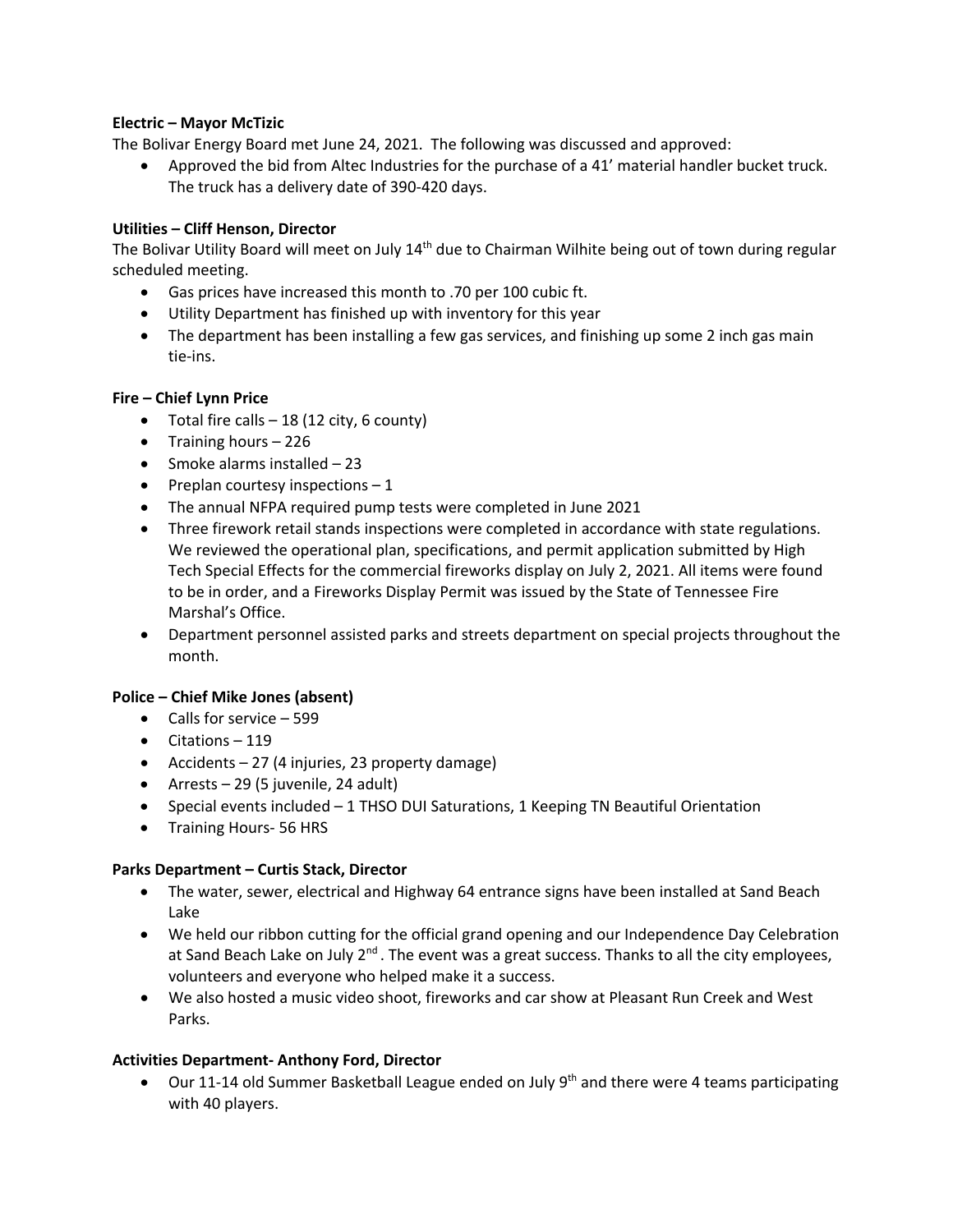- **•** Effective August  $1^{st}$ , our youth that participate in city sponsored sports will have I.D. cards issued by the city.
- We held our first Adult Kickball Tournament on July  $10^{th}$  on the Bolivar Middle School Field at West Park.
- Our Intro to Tennis for Youth Camp will be on July 17<sup>th</sup> at Bolivar Central High tennis courts. The ages 5-8 from 8 am to 9 am, ages 9-12 from 9 am to 10 am.
- Community Walk was held on July  $10^{th}$  at the Sand Beach Lake and we look forward to continue this on every 2<sup>nd</sup> Saturday at the park.
- We will begin our adult aerobics and exercise class on July  $20<sup>th</sup>$  here at the city gym from 5:30-7:00 p.m. every Tuesday, Thursday and Saturday.

#### **Street/Sanitation – Eddie Vandiver, Superintendent**

- Cutting grass downtown
- Putting in speed bumps
- Bush hogging the grass route and the Industrial Park
- Put up flags for the  $4<sup>th</sup>$  of July
- Pressure washing sidewalks downtown
- Finished asphalting
- Still hauling garbage to Walnut, MS
- July is bulky item pick up month

#### **a. Proposal to add old Brush Truck to surplus:**

 Mr. Vandiver along with Mayor McTizic brought before the Council a proposal to add the 1999 Department will accept sealed bids until August 9<sup>th</sup> on the truck. The sealed bids will be opened at the next scheduled Council meeting on August 9<sup>th</sup>. Councilman Rhea made a motion, second by Councilman Hill to approve adding the old Brush Truck to surplus. All voted "Aye". International Brush Truck to surplus. After discussion, it was decided the Streets and Sanitation

#### **Planning Commission – Councilman Melvin Golden**

The Planning Commission did not meet the month of June.

#### **Library – Becky White, Director (absent)**

- Financials: \$591.35 from donations, copies, fines and faxes.
- Total Programs 7 with 88 participants
- • Circulation report Material Circulation- 797, Computer users 194, Wi Fi users 2,569, READS (Regional E-book and Audio Book Download System)- 477

#### **Historic Zoning Commission – Councilman Suzanne Rhea**

The Historic Zoning Commission met Thursday June 17<sup>th</sup> at 5:00 p.m. They reviewed and approved an application for Certificate of Appropriateness for a store window signage located at 115 South Main St.

#### **Compliance/Zoning – Ricky Watkins**

- Building Consultations 7
- Building permits written– 0
- Building Inspections 4
- Plumbing Inspections 4
- Mechanical Inspections 3